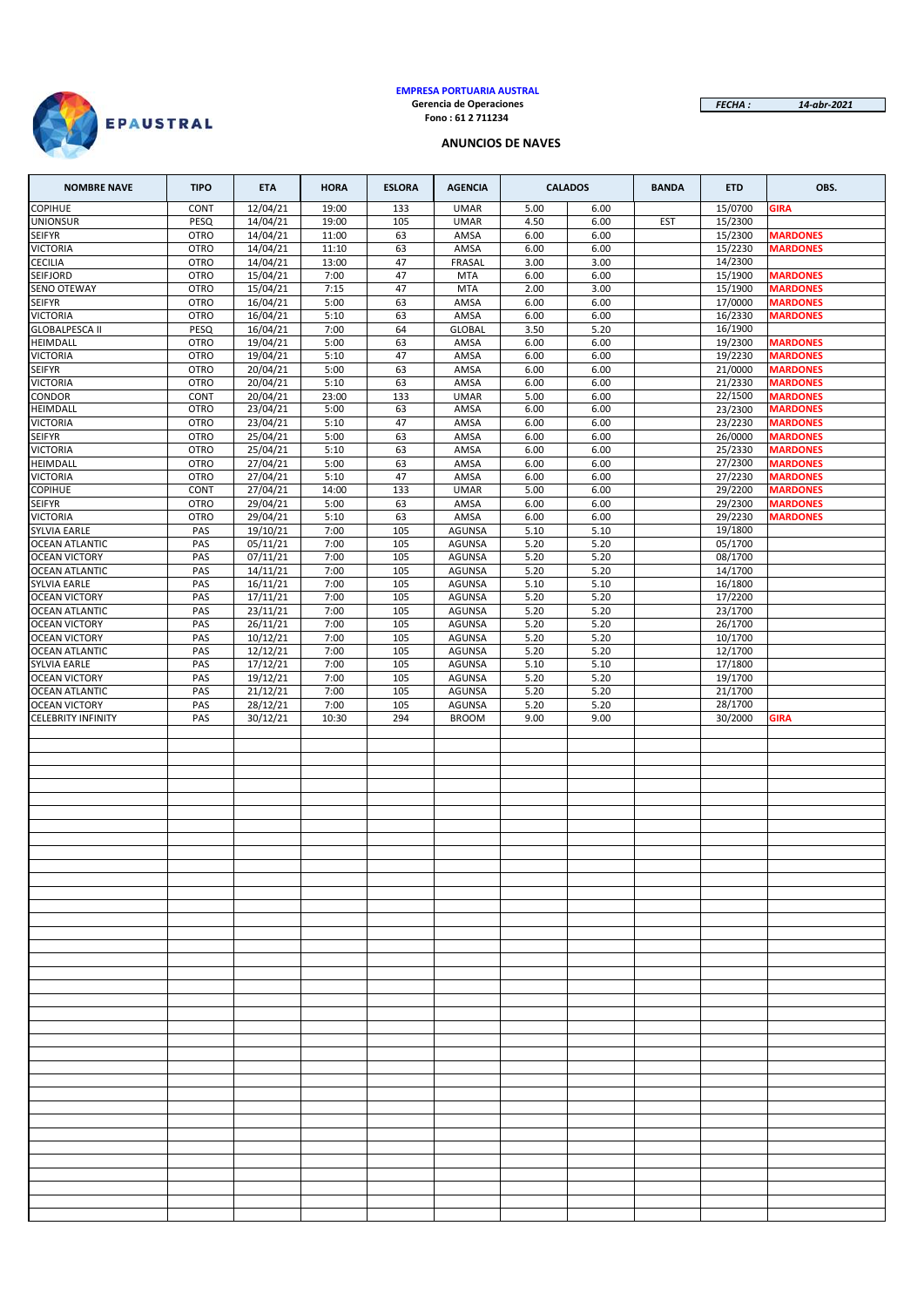

#### **ANUNCIOS DE NAVES PASAJEROS 2021 - 2022**

| <b>NOMBRE NAVE</b>                                 | <b>TIPO</b> | <b>ETA</b>           | <b>HORA</b>  | <b>ESLORA</b> | <b>AGENCIA</b>                     |              | <b>CALADOS</b> | <b>BANDA</b> | <b>ETD</b>         | OBS.            |
|----------------------------------------------------|-------------|----------------------|--------------|---------------|------------------------------------|--------------|----------------|--------------|--------------------|-----------------|
| <b>SILVER EXPLORER</b>                             | PAS         | 08/11/21             | 7:00         | 108           | <b>INCHCAPE</b>                    | 4.50         | 4.50           |              | 08/1600            |                 |
| SILVER CLOUD                                       | PAS         | 14/11/21             | 7:00         | 157           | <b>INCHCAPE</b>                    | 7.60         | 7.60           |              | 14/1900            |                 |
| <b>HANSEATIC NATURE</b>                            | PAS         | 23/11/21             | 8:00         | 139           | <b>INCHCAPE</b>                    | 5.70         | 5.70           |              | 23/2359            |                 |
| <b>AIDASOL</b>                                     | PAS         | 24/11/21             | 8:00         | 254           | <b>INCHCAPE</b>                    | 7.30         | 7.30           |              | 24/1800            |                 |
| HANSEATIC INSPIRATION                              | PAS         | 03/12/21             | 6:00         | 139           | <b>INCHCAPE</b>                    | 5.60         | 5.60           |              | 06/2200            |                 |
| <b>OOSTERDAM</b><br>WESTERDAM                      | PAS<br>PAS  | 06/12/21<br>06/12/21 | 7:00<br>7:00 | 288<br>286    | <b>INCHCAPE</b><br><b>INCHCAPE</b> | 8.00<br>7.80 | 8.00<br>7.80   |              | 06/1700<br>06/1700 |                 |
| ROALD AMUNDSEN                                     | PAS         | 11/12/21             | 0:00         | 140           | <b>INCHCAPE</b>                    | 5.30         | 5.30           |              | 11/0000            |                 |
| SEVEN SEAS NAVIGATOR                               | PAS         | 12/12/21             | 0:00         | 171           | <b>INCHCAPE</b>                    | 7.50         | 7.50           |              | 12/0000            |                 |
| <b>HANSEATIC SPIRIT</b>                            | PAS         | 16/12/21             | 7:00         | 138           | <b>INCHCAPE</b>                    | 5.00         | 5.00           |              | 16/1800            |                 |
| SAPPHIRE PRINCESS                                  | PAS         | 23/12/21             | 0:00         | 290           | <b>INCHCAPE</b>                    | 8.50         | 8.50           |              | 23/0000            |                 |
| <b>ROALD AMUNDSEN</b>                              | PAS         | 27/12/21             | 0:00         | 140           | <b>INCHCAPE</b>                    | 5.30         | 5.30           |              | 27/0000            |                 |
| OOSTERDAM                                          | PAS         | 30/12/21             | 7:00         | 288           | <b>INCHCAPE</b>                    | 8.00         | 8.00           |              | 30/1700            |                 |
| <b>CORAL PRINCESS</b>                              | PAS         | 01/01/22             | 8:00         | 294           | <b>INCHCAPE</b>                    | 8.00         | 8.00           |              | 01/2000            |                 |
| WESTERDAM                                          | PAS         | 02/01/22             | 7:00         | 286           | <b>INCHCAPE</b>                    | 7.80         | 7.80           |              | 02/1700            |                 |
| <b>HAMBURG</b>                                     | PAS         | 03/01/22             | 8:00         | 145           | <b>INCHCAPE</b>                    | 5.15         | 5.15           |              | 04/1800            |                 |
| <b>OCEAN VICTORY</b>                               | PAS         | 06/01/22             | 7:00         | 105           | <b>AGUNSA</b>                      | 5.20         | 5.20           |              | 06/1700            |                 |
| LE COMMANDANT CHARCOT                              | PAS         | 08/01/22             | 6:00         | 150           | <b>BROOM</b>                       | 10.00        | 10.00          |              | 08/2100            | <b>MARDONES</b> |
| <b>CELEBRITY INFINITY</b><br><b>CORAL PRINCESS</b> | PAS<br>PAS  | 08/01/22<br>09/01/22 | 7:00<br>7:00 | 294<br>294    | <b>BROOM</b><br><b>INCHCAPE</b>    | 9.00<br>8.00 | 9.00<br>8.00   |              | 08/1730<br>09/1900 | <b>GIRA</b>     |
| WESTERDAM                                          | PAS         | 11/01/22             | 7:00         | 286           | <b>INCHCAPE</b>                    | 7.80         | 7.80           |              | 11/1700            |                 |
| <b>OCEAN ATLANTIC</b>                              | PAS         | 11/01/22             | 7:00         | 105           | <b>AGUNSA</b>                      | 5.20         | 5.20           |              | 11/1700            |                 |
| ROALD AMUNDSEN                                     | PAS         | 12/01/22             | 0:00         | 140           | <b>INCHCAPE</b>                    | 5.30         | 5.30           |              | 12/0000            |                 |
| <b>OCEAN VICTORY</b>                               | PAS         | 15/01/22             | 7:00         | 105           | <b>AGUNSA</b>                      | 5.20         | 5.20           |              | 15/1700            |                 |
| <b>SYLVIA EARLE</b>                                | PAS         | 19/01/22             | 7:00         | 105           | <b>AGUNSA</b>                      | 5.10         | 5.10           |              | 19/1800            |                 |
| <b>OCEAN ATLANTIC</b>                              | PAS         | 20/01/22             | 7:00         | 105           | <b>AGUNSA</b>                      | 5.20         | 5.20           |              | 20/1700            |                 |
| LE COMMANDANT CHARCOT                              | PAS         | 22/01/22             | 6:00         | 150           | <b>BROOM</b>                       | 10.00        | 10.00          |              | 22/2100            | <b>MARDONES</b> |
| SEVEN SEAS NAVIGATOR                               | PAS         | 24/01/22             | 0:00         | 171           | <b>INCHCAPE</b>                    | 7.50         | 7.50           |              | 24/0000            |                 |
| <b>OCEAN VICTORY</b>                               | PAS         | 24/01/22             | 7:00         | 105           | <b>AGUNSA</b>                      | 5.20         | 5.20           |              | 24/1700            |                 |
| ROALD AMUNDSEN                                     | PAS         | 28/01/22             | 0:00         | 140           | <b>INCHCAPE</b>                    | 5.30         | 5.30           |              | 28/0000            |                 |
| VOLENDAM                                           | PAS         | 29/01/22             | 7:00         | 237           | <b>INCHCAPE</b>                    | 8.10         | 8.10           |              | 29/1700            |                 |
| <b>OCEAN ATLANTIC</b>                              | PAS         | 29/01/22             | 7:00         | 105           | <b>AGUNSA</b>                      | 5.20         | 5.20           |              | 29/1700            |                 |
| <b>SEABOURN QUEST</b>                              | PAS         | 29/01/22             | 8:00         | 197           | <b>INCHCAPE</b>                    | 6.60         | 6.60           |              | 29/1500            |                 |
| <b>SILVER DAWN</b><br><b>CORAL PRINCESS</b>        | PAS<br>PAS  | 31/01/22<br>02/02/22 | 9:00<br>8:00 | 91<br>294     | <b>INCHCAPE</b><br><b>INCHCAPE</b> | 5.00<br>8.00 | 5.00<br>8.00   |              | 31/2100<br>02/2000 |                 |
| <b>OCEAN VICTORY</b>                               | PAS         | 03/02/22             | 7:00         | 105           | <b>AGUNSA</b>                      | 5.20         | 5.20           |              | 03/1700            |                 |
| SEVEN SEAS NAVIGATOR                               | PAS         | 07/02/22             | 0:00         | 171           | <b>INCHCAPE</b>                    | 7.50         | 7.50           |              | 07/0000            |                 |
| <b>OCEAN ATLANTIC</b>                              | PAS         | 07/02/22             | 7:00         | 105           | <b>AGUNSA</b>                      | 5.20         | 5.20           |              | 07/1700            |                 |
| <b>BOLETTE</b>                                     | PAS         | 07/02/22             | 12:00        | 237           | <b>INCHCAPE</b>                    | 8.10         | 8.10           |              | 07/2330            |                 |
| <b>CORAL PRINCESS</b>                              | PAS         | 11/02/22             | 7:00         | 294           | <b>INCHCAPE</b>                    | 8.00         | 8.00           |              | 11/1900            |                 |
| <b>OCEAN VICTORY</b>                               | PAS         | 12/02/22             | 7:00         | 105           | <b>AGUNSA</b>                      | 5.20         | 5.20           |              | 12/1700            |                 |
| WESTERDAM                                          | PAS         | 12/02/22             | 7:00         | 286           | <b>INCHCAPE</b>                    | 7.80         | 7.80           |              | 12/1700            |                 |
| ROALD AMUNDSEN                                     | PAS         | 13/02/22             | 0:00         | 140           | <b>INCHCAPE</b>                    | 5.30         | 5.30           |              | 13/0000            |                 |
| LE COMMANDANT CHARCOT                              | PAS         | 15/02/22             | 6:00         | 150           | <b>BROOM</b>                       | 10.00        | 10.00          | <b>EST</b>   | 15/2100            | <b>MARDONES</b> |
| <b>COSTA LUMINOSA</b>                              | PAS         | 15/02/22             | 7:00         | 294           | <b>INCHCAPE</b>                    | 8.10         | 8.10           |              | 15/1800            |                 |
| <b>OCEAN ATLANTIC</b>                              | PAS<br>PAS  | 16/02/22<br>16/02/22 | 7:00<br>7:00 | 105<br>105    | <b>AGUNSA</b><br>AGUNSA            | 5.20<br>5.10 | 5.20<br>5.10   |              | 16/1700            |                 |
| <b>SYLVIA EARLE</b><br>SPIRIT OF DISCOVERY         | PAS         | 16/02/22             | 8:00         | 236           | <b>INCHCAPE</b>                    | 7.10         | 7.10           |              | 16/1800<br>16/1800 |                 |
| <b>OCEAN VICTORY</b>                               | PAS         | 21/02/22             | 7:00         | 105           | <b>AGUNSA</b>                      | 5.20         | 5.20           |              | 21/1700            |                 |
| WESTERDAM                                          | PAS         | 24/02/22             | 7:00         | 286           | <b>INCHCAPE</b>                    | 7.80         | 7.80           |              | 24/1700            |                 |
| <b>OCEAN ATLANTIC</b>                              | PAS         | 25/02/22             | 7:00         | 105           | <b>AGUNSA</b>                      | 5.20         | 5.20           |              | 25/1700            |                 |
| ROALD AMUNDSEN                                     | PAS         | 01/03/22             | 0:00         | 140           | <b>INCHCAPE</b>                    | 5.30         | 5.30           |              | 01/0000            |                 |
| <b>CORAL PRINCESS</b>                              | PAS         | 01/03/22             | 8:00         | 294           | <b>INCHCAPE</b>                    | 8.00         | 8.00           |              | 01/2000            |                 |
| <b>HANSEATIC SPIRIT</b>                            | PAS         | 02/03/22             | 6:00         | 138           | <b>INCHCAPE</b>                    | 5.00         | 5.00           |              | 02/1800            |                 |
| <b>OCEAN VICTORY</b>                               | PAS         | 02/03/22             | 7:00         | 105           | AGUNSA                             | 5.20         | 5.20           |              | 02/1700            |                 |
| <b>OCEAN ATLANTIC</b>                              | PAS         | 07/03/22             | 7:00         | 105           | <b>AGUNSA</b>                      | 5.20         | 5.20           |              | 07/1700            |                 |
| <b>CELEBRITY INFINITY</b>                          | PAS         | 07/03/22             | 10:30        | 294           | <b>BROOM</b>                       | 9.00         | 9.00           |              | 07/2000            | <b>GIRA</b>     |
| <b>CORAL PRINCESS</b>                              | PAS         | 11/03/22             | 7:00         | 294           | <b>INCHCAPE</b>                    | 8.00         | 8.00           |              | 11/1900            |                 |
| <b>SYLVIA EARLE</b>                                | PAS         | 15/03/22             | 7:00         | 105           | <b>AGUNSA</b>                      | 5.10         | 5.10           |              | 15/1800            |                 |
| <b>CELEBRITY INFINITY</b><br>ROALD AMUNDSEN        | PAS<br>PAS  | 16/03/22<br>17/03/22 | 7:00<br>0:00 | 294<br>140    | <b>BROOM</b><br><b>INCHCAPE</b>    | 9.00<br>5.30 | 9.00<br>5.30   |              | 16/1730<br>17/0000 | <b>GIRA</b>     |
| <b>OCEAN VICTORY</b>                               | PAS         | 20/03/22             | 7:00         | 105           | AGUNSA                             | 5.20         | 5.20           |              | 20/1700            |                 |
| LE COMMANDANT CHARCOT                              | PAS         | 10/11/22             | 6:00         | 150           | <b>BROOM</b>                       | 10.00        | 10.00          |              | 10/2100            | <b>MARDONES</b> |
|                                                    |             |                      |              |               |                                    |              |                |              |                    |                 |
|                                                    |             |                      |              |               |                                    |              |                |              |                    |                 |
|                                                    |             |                      |              |               |                                    |              |                |              |                    |                 |
|                                                    |             |                      |              |               |                                    |              |                |              |                    |                 |
|                                                    |             |                      |              |               |                                    |              |                |              |                    |                 |
|                                                    |             |                      |              |               |                                    |              |                |              |                    |                 |
|                                                    |             |                      |              |               |                                    |              |                |              |                    |                 |
|                                                    |             |                      |              |               |                                    |              |                |              |                    |                 |
|                                                    |             |                      |              |               |                                    |              |                |              |                    |                 |
|                                                    |             |                      |              |               |                                    |              |                |              |                    |                 |
|                                                    |             |                      |              |               |                                    |              |                |              |                    |                 |
|                                                    |             |                      |              |               |                                    |              |                |              |                    |                 |
|                                                    |             |                      |              |               |                                    |              |                |              |                    |                 |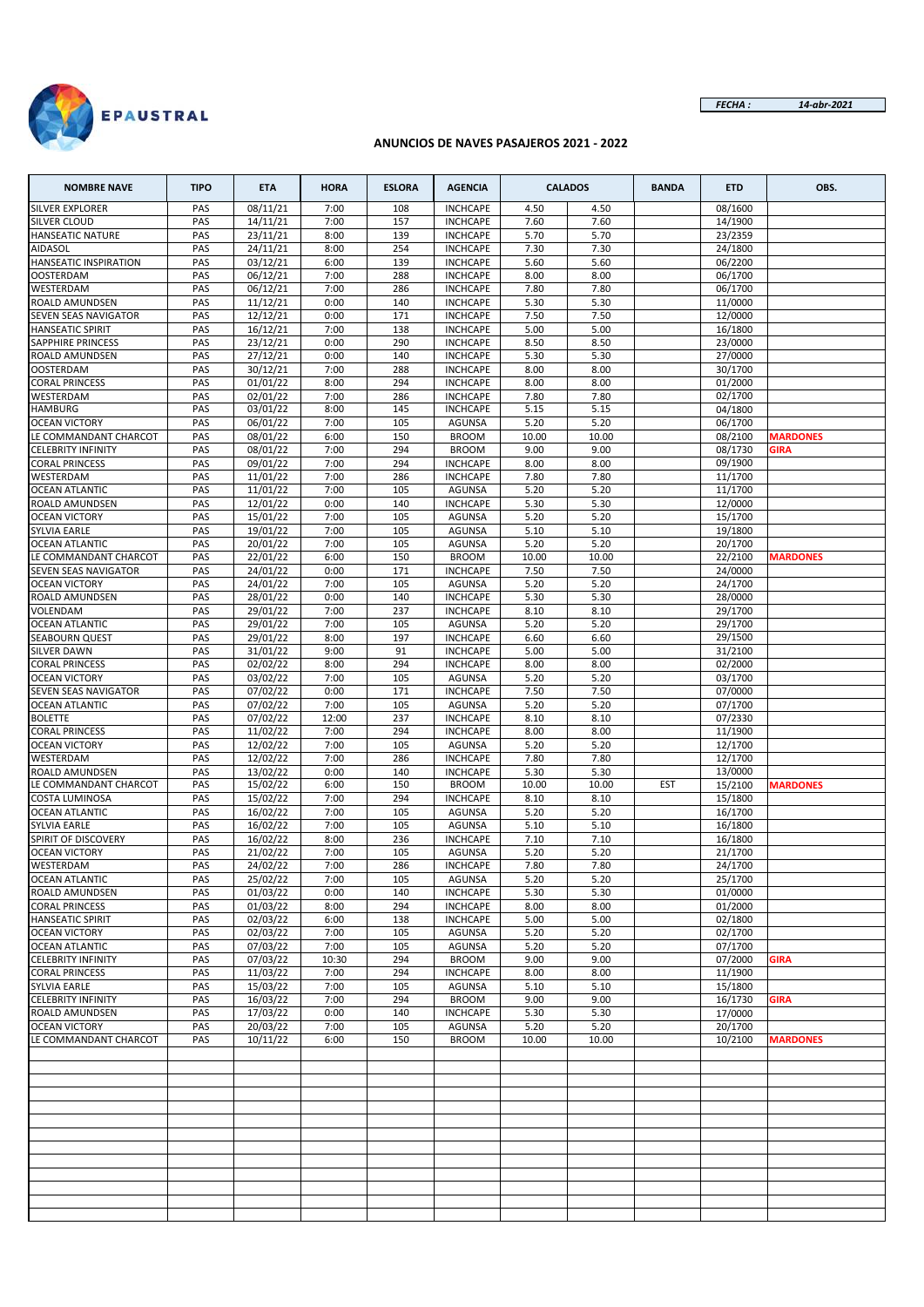

*FECHA : 14-abr-2021* Г

# **ASIGNACIÓN DE SITIOS**

|               |                                    | <b>MUELLE ARTURO PRAT</b>             | <b>MUELLE J. SANTOS MARDONES</b>        |                        |                                      |                                  |                      |
|---------------|------------------------------------|---------------------------------------|-----------------------------------------|------------------------|--------------------------------------|----------------------------------|----------------------|
| <b>DIA</b>    | sitio 1 NORTE                      | sitio 2 NORTE                         | sitio 1 SUR                             | sitio 2 SUR            | sitio EXTERIOR                       | sitio LATERAL                    | sitio INTERIOR       |
|               | 19:00<br><b>UNIONSUR</b><br>$5/10$ | <b>GLOBALPESCA III</b><br>10/16       |                                         | LAURENCE GOULD<br>9/15 | 13:00<br>CECILIA<br>$13/17$<br>23:00 | 11:00<br>SEIFYR<br>18/23         | SKUA<br>6/8<br>12:00 |
| mie<br>14-abr |                                    |                                       |                                         |                        |                                      | 11:15<br>VICTORIA (A)<br>$18/23$ |                      |
|               |                                    |                                       | NATHANIEL PALMER<br>5/9                 |                        |                                      |                                  |                      |
| jue           | <b>UNIONSUR</b><br>$5/10$<br>23:00 | <b>GLOBALPESCA III</b><br>$10/16$     | 07:00<br>SEIFJORD<br>3/5<br>19:00       | LAURENCE GOULD<br>9/15 | 15:00<br>COPIHUE<br>9/18             |                                  |                      |
| 15-abr        |                                    |                                       | 07:15<br>SENO OTWAY (A)<br>3/5<br>18:30 |                        |                                      |                                  |                      |
|               |                                    |                                       | NATHANIEL PALMER<br>5/9                 |                        |                                      |                                  |                      |
|               |                                    | <b>GLOBALPESCA III</b><br>$10/16$     |                                         | LAURENCE GOULD<br>9/15 | COPIHUE<br>9/18                      |                                  |                      |
| vie<br>16-abr |                                    |                                       |                                         |                        |                                      |                                  |                      |
|               |                                    |                                       | NATHANIEL PALMER<br>5/9                 |                        |                                      |                                  |                      |
|               |                                    | <b>GLOBALPESCA III</b><br>$10\,/\,16$ |                                         | LAURENCE GOULD<br>9/15 | COPIHUE<br>9/18                      |                                  |                      |
| sab<br>17-abr |                                    |                                       |                                         |                        |                                      |                                  |                      |
|               |                                    |                                       | NATHANIEL PALMER<br>5/9                 |                        |                                      |                                  |                      |

## **Anuncio de Zarpes**

| Nave                   | Día / hora | <b>Nave</b> | Día / hora |
|------------------------|------------|-------------|------------|
| <b>GLOBALPESCA III</b> | 19/1700    |             |            |
| LAURENCE GOULD         | 28/1000    |             |            |
| N.B. PALMER            | 29/04/21   |             |            |
|                        |            |             |            |
|                        |            |             |            |
|                        |            |             |            |
|                        |            |             |            |
|                        |            |             |            |
|                        |            |             |            |
|                        |            |             |            |